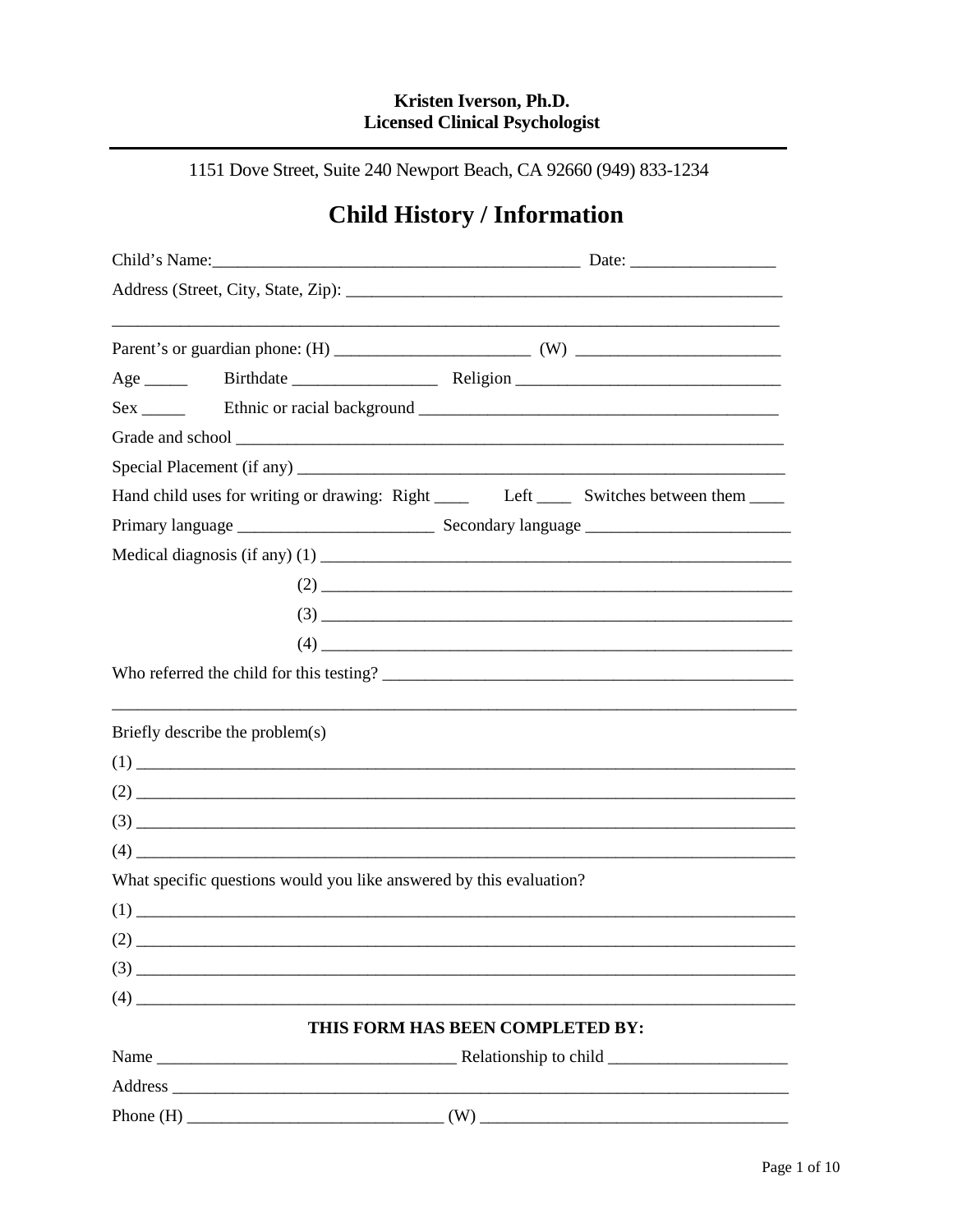## **CURRENT LIVING ARRANGEMENT**

With whom does the child currently reside? (circle all that apply)

| <b>Biological Mother</b><br><b>Biological Father</b> | Step-Mother<br>Step-Father                                                                                                                                                                                                 | Adoptive Mother<br><b>Adoptive Father</b> | <b>Foster Mother</b><br><b>Foster Father</b> |  |
|------------------------------------------------------|----------------------------------------------------------------------------------------------------------------------------------------------------------------------------------------------------------------------------|-------------------------------------------|----------------------------------------------|--|
| Name                                                 | Siblings (Please list whether the siblings live with the child or not)<br>Age<br>Sex                                                                                                                                       | Full/Step/Half                            | Grade In Child's Home?                       |  |
|                                                      | If the child does <b>NOT</b> live with <b>BOTH</b> biological parents, who has legal custody of the child?<br>How often does the other biological parent see the child? _______________________                            |                                           |                                              |  |
|                                                      | Number of years married/together: ____ Approximate date of divorce/separation:_____<br>If the child is with <b>ADOPTIVE</b> parent, age when child was first in home: _____________<br>Is the child aware of the adoption? |                                           |                                              |  |
|                                                      | Does the child spend a significant amount of time (e.g. more than 4 hours/day) EXCLUDING school personnel,<br>therapists, etc, please provide the following information for that person here:                              |                                           |                                              |  |
|                                                      |                                                                                                                                                                                                                            |                                           |                                              |  |
| <b>Prenatal/Pregnancy</b>                            |                                                                                                                                                                                                                            | DEVELOPMENTAL HISTORY                     |                                              |  |
|                                                      | Before the pregnancy, what medications (prescribed or over-the-counter) did the mother take?                                                                                                                               |                                           |                                              |  |
|                                                      | While pregnant, what medications (prescribed or over-the-counter) did the mother take?                                                                                                                                     |                                           |                                              |  |
|                                                      | How often did the mother see her doctor during the pregnancy?<br>Regularly (as scheduled by the doctor) ______<br>During the pregnancy, which of the following did the mother use?                                         | Rarely $\_\_$                             | Not at all $\frac{ }{ }$                     |  |
| Alcohol<br>Marijuana<br>Tobacco                      | Caffeine (coffee, colas, etc.)<br>Recreational drugs (cocaine, heroin, etc.)                                                                                                                                               |                                           | <b>Amount and Daily Frequency</b>            |  |
| During pregnancy, the mothers diet was:              |                                                                                                                                                                                                                            |                                           | Good Poor ____                               |  |
|                                                      | The mother's general physical health during the pregnancy was:                                                                                                                                                             |                                           | Good Poor                                    |  |
| Accident<br>Anemia                                   | About how much weight did the mother gain while she was pregnant? ______ lbs.<br>During this pregnancy, check all the mother had:                                                                                          |                                           |                                              |  |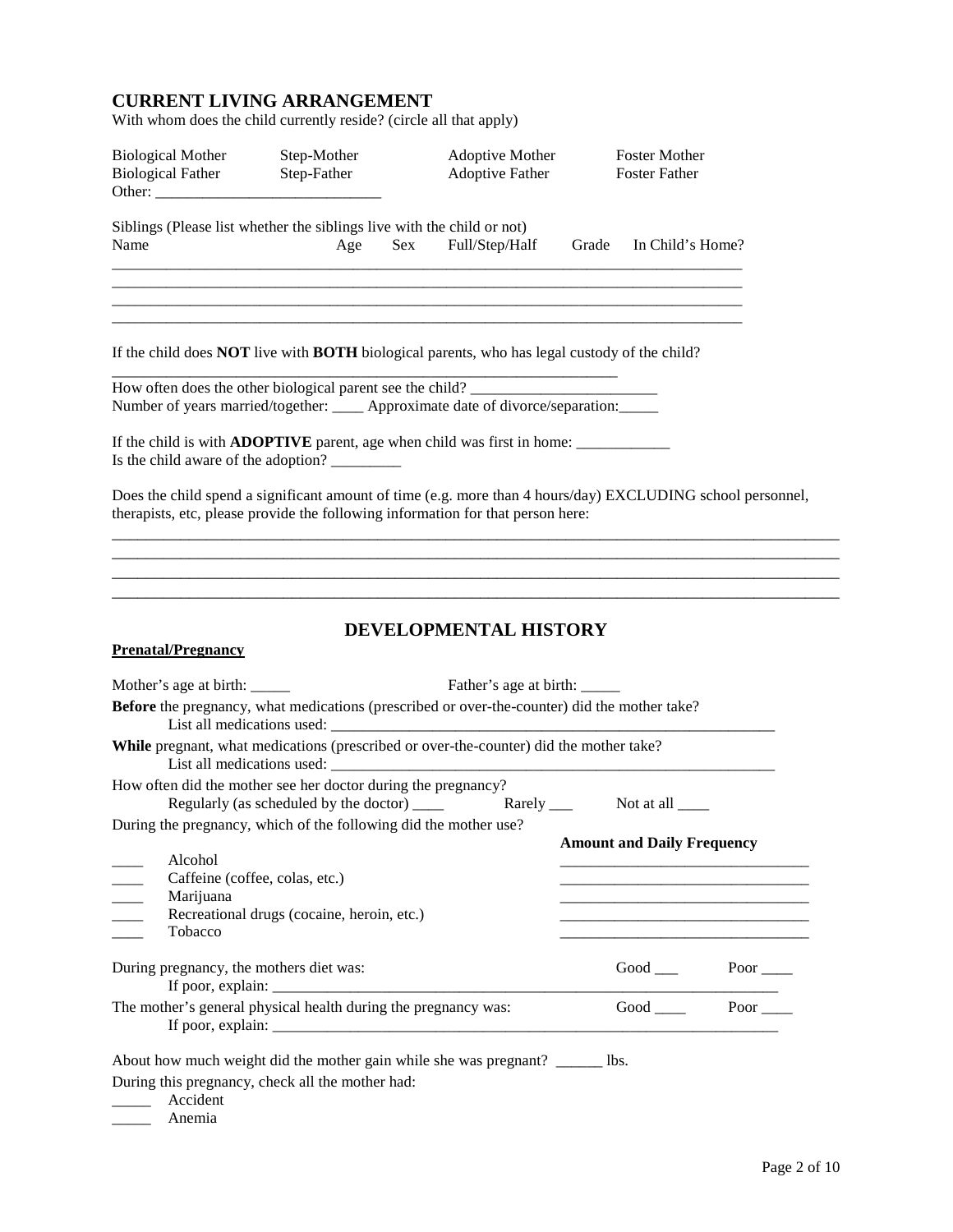| Bleeding (severe or frequent spotting)<br>Diabetes<br>High blood pressure<br>$\overline{\phantom{a}}$<br>Illnesses or infections<br>$\overline{\phantom{a}}$<br>$\overline{\phantom{a}}$<br>Preeclampsia, eclampsia, or toxemia<br>$\overline{\phantom{a}}$<br>Psychological problems |                                                                        |                                                                                   |                                                                                                                                           |                                                                                                 |                                         |
|---------------------------------------------------------------------------------------------------------------------------------------------------------------------------------------------------------------------------------------------------------------------------------------|------------------------------------------------------------------------|-----------------------------------------------------------------------------------|-------------------------------------------------------------------------------------------------------------------------------------------|-------------------------------------------------------------------------------------------------|-----------------------------------------|
| Surgery<br>$\overline{\phantom{a}}$<br>Vomiting (severe or frequent)                                                                                                                                                                                                                  |                                                                        |                                                                                   |                                                                                                                                           |                                                                                                 |                                         |
| During the pregnancy, was the baby: Very active<br>Were there any unusual changes in the baby's activity level during pregnancy?<br>Did the biological mother have any complications during pregnancy?                                                                                |                                                                        |                                                                                   | Average                                                                                                                                   | Rather quiet<br>N <sub>0</sub><br>Yes                                                           | Yes<br>N <sub>0</sub>                   |
| <b>Delivery</b><br>Was infant born full-term? Yes No<br>Type of anesthetic used: None Spinal Local<br>Length of active labor: ______<br>Were there any complications during delivery ? No Yes, describe: _______________                                                              |                                                                        |                                                                                   | If premature, how early? ________ If overdue, how late? _______<br>General                                                                |                                                                                                 |                                         |
| Which of the following applied to the delivery:                                                                                                                                                                                                                                       |                                                                        |                                                                                   | Spontaneous Breech Forceps<br>Multiple Births Cord around neck                                                                            |                                                                                                 | <b>Head First</b>                       |
| Which of the following applied to the infant?                                                                                                                                                                                                                                         |                                                                        |                                                                                   | Breathing problems Required oxygen<br>Jaundice<br>Sleeping problems<br>Seizures/convulsions Unusual appearance<br>Bleeding into the brain | Excessive crying                                                                                | Rash<br>Infection<br>Required incubator |
| Did the infant require:<br>Length of stay in hospital: Mother __________                                                                                                                                                                                                              |                                                                        | X-Rays CT scans                                                                   | <b>Blood transfusions</b><br>Infant $\frac{1}{2}$                                                                                         | Placement in the NICU                                                                           | If so, for how long?                    |
| <b>Early Development &amp; Milestones</b><br>During the child's first three years, were any special problems noted in the following areas?                                                                                                                                            |                                                                        |                                                                                   |                                                                                                                                           |                                                                                                 |                                         |
| Irritability<br>Difficulty sleeping<br>Failure to thrive<br>Poor eye contact<br>Convulsions/Seizures<br>Other:                                                                                                                                                                        | Breathing problems<br>Eating problems<br>Excessive crying<br>Twitching | Early learning problems                                                           | Colic                                                                                                                                     | Temper tantrums<br>Withdrawn behavior<br>Destructive behavior<br>Unable to separate from parent |                                         |
| Indicate age when child:<br>sat unaided<br>started solid foods<br>_____ bladder trained – day<br>______ rides tricycle                                                                                                                                                                |                                                                        | crawled<br>____ fed self with spoon<br>____ bladder trained – night<br>rides bike |                                                                                                                                           | _____ walked<br>_______ gave up bottle<br>____ bowel trained                                    |                                         |
| Which hand does your child use for:                                                                                                                                                                                                                                                   |                                                                        |                                                                                   | Writing / Drawing _________ Eating _______                                                                                                |                                                                                                 | Cutting $\overline{\phantom{a}}$        |
| Current eating behavior:<br>Oral motor concerns:                                                                                                                                                                                                                                      | Normal<br>None                                                         | Picky                                                                             | Difficulty swallowing                                                                                                                     | Eats too much<br>Drooling                                                                       | Weight loss / gain<br>Gagging           |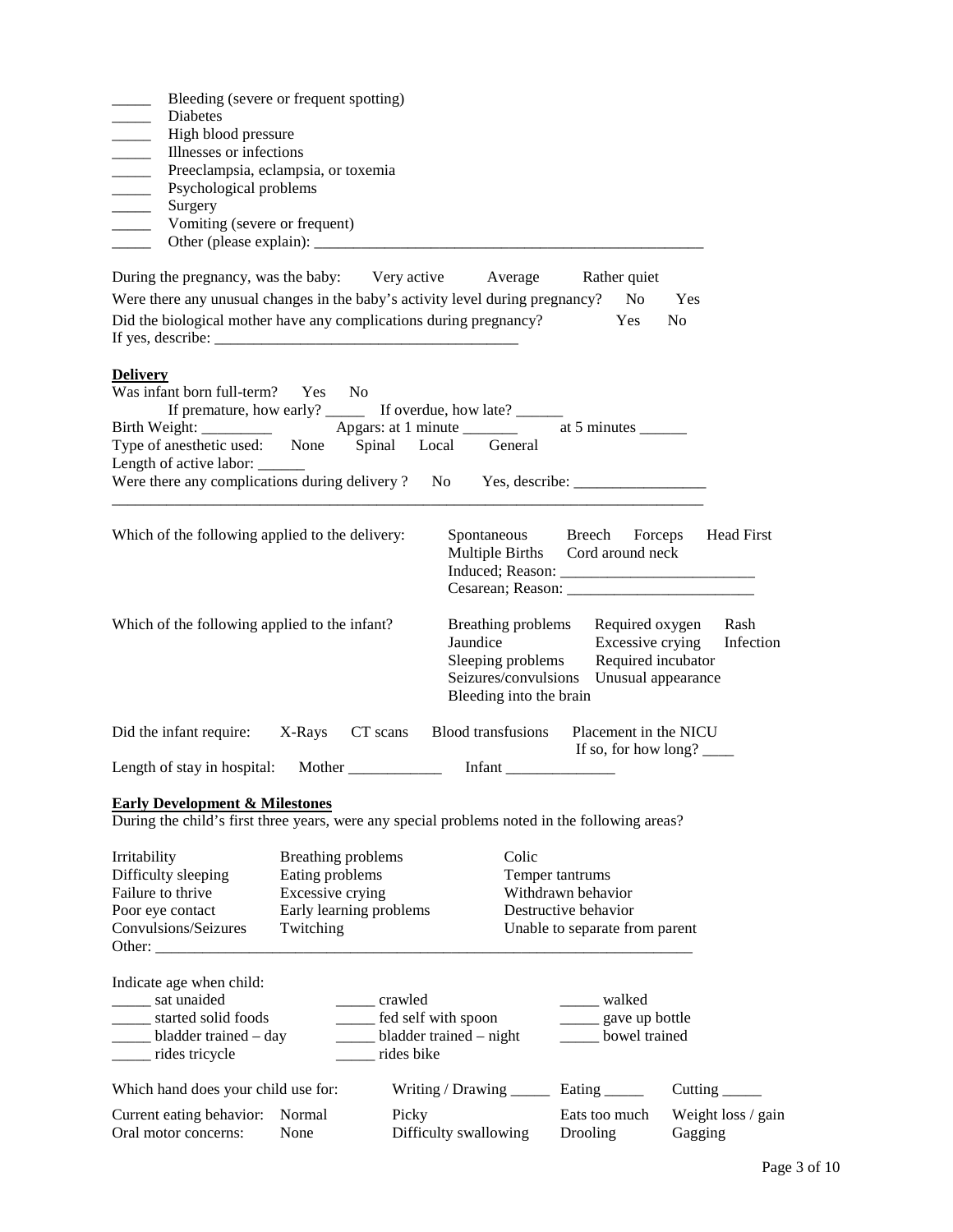#### **Language Development**

|                                                                                           |             | Indicate age when child began babbling, such as repeating syllables, in attempts to communicate: _____                                                                                                                                                                                                                                                                                                                      |  |  |
|-------------------------------------------------------------------------------------------|-------------|-----------------------------------------------------------------------------------------------------------------------------------------------------------------------------------------------------------------------------------------------------------------------------------------------------------------------------------------------------------------------------------------------------------------------------|--|--|
|                                                                                           |             |                                                                                                                                                                                                                                                                                                                                                                                                                             |  |  |
|                                                                                           |             | Have there been any hearing concerns? No Yes Date of any hearing test(s): ______                                                                                                                                                                                                                                                                                                                                            |  |  |
| <b>Adaptive Skills</b>                                                                    |             |                                                                                                                                                                                                                                                                                                                                                                                                                             |  |  |
| Feeds self:                                                                               | No.         | Yes, beginning at age _______                                                                                                                                                                                                                                                                                                                                                                                               |  |  |
| Dresses self:                                                                             | No          |                                                                                                                                                                                                                                                                                                                                                                                                                             |  |  |
| Bathes self:                                                                              | No          |                                                                                                                                                                                                                                                                                                                                                                                                                             |  |  |
| Helps with household chores:                                                              | No r        | Yes, beginning at age _____                                                                                                                                                                                                                                                                                                                                                                                                 |  |  |
| Knows phone number and address:                                                           | No results. | Yes, beginning at age _____                                                                                                                                                                                                                                                                                                                                                                                                 |  |  |
| Says "please" and "thank you":                                                            | No results. |                                                                                                                                                                                                                                                                                                                                                                                                                             |  |  |
| Tells time accurately:                                                                    | No.         | Yes, beginning at age _____                                                                                                                                                                                                                                                                                                                                                                                                 |  |  |
| Has the child ever lost skills, which at one time he or she was able to perform? No       |             | <b>Yes</b><br>If yes, please explain: $\frac{1}{\sqrt{1-\frac{1}{\sqrt{1-\frac{1}{\sqrt{1-\frac{1}{\sqrt{1-\frac{1}{\sqrt{1-\frac{1}{\sqrt{1-\frac{1}{\sqrt{1-\frac{1}{\sqrt{1-\frac{1}{\sqrt{1-\frac{1}{\sqrt{1-\frac{1}{\sqrt{1-\frac{1}{\sqrt{1-\frac{1}{\sqrt{1-\frac{1}{\sqrt{1-\frac{1}{\sqrt{1-\frac{1}{\sqrt{1-\frac{1}{\sqrt{1-\frac{1}{\sqrt{1-\frac{1}{\sqrt{1-\frac{1}{\sqrt{1-\frac{1}{\sqrt{1-\frac{1}{\sqrt$ |  |  |
| Time out Loss of allowance / privileges Physical punishment Yelling<br>Ignoring Grounding |             | When your child is disruptive or misbehaves, what steps are you likely to take to deal with the problem?                                                                                                                                                                                                                                                                                                                    |  |  |
|                                                                                           |             |                                                                                                                                                                                                                                                                                                                                                                                                                             |  |  |

#### **Family Changes and Stressors**

What are the major family stresses the family and / or child is currently experiencing or has experienced within the past year? (circle all that apply)

| Marital discord / fighting                                                                              | Separation                        | Divorce                    |  |  |
|---------------------------------------------------------------------------------------------------------|-----------------------------------|----------------------------|--|--|
| Birth / Adoption of another child                                                                       | Sibling conflict                  | Parent-child conflict      |  |  |
| Custody disagreement                                                                                    | Single-parent family              | Parent / sibling death     |  |  |
| Parent deployed extensively                                                                             | Parent emotionally / mentally ill | Involved in juvenile court |  |  |
| Abandonment by parent                                                                                   | Financial problems                | Parent substance abuse     |  |  |
| Child neglect                                                                                           | Physical abuse                    | Sexual abuse               |  |  |
| Parent disagreement about child rearing<br>Involvement with Social Services / Child Protective Services |                                   |                            |  |  |

#### **Developmental Concerns**

Please mark any of the following areas that describe your child currently or in the past:

#### **Speech**

| Current | Past |                                                                 |
|---------|------|-----------------------------------------------------------------|
|         |      | had slow speech development                                     |
|         |      | has unusual tone or pitch                                       |
|         |      | has difficult to understand speech                              |
|         |      | seldom speaks unless prompted                                   |
|         |      | repeats words or phrases over and over again                    |
|         |      | repeats questions instead of answering them                     |
|         |      | repeats dialogue from movies or songs excessively               |
|         |      | has difficulty initiating or sustaining reciprocal conversation |
|         |      | talks excessively about favorite topics                         |
|         |      | has trouble adapting to change in topic during conversation     |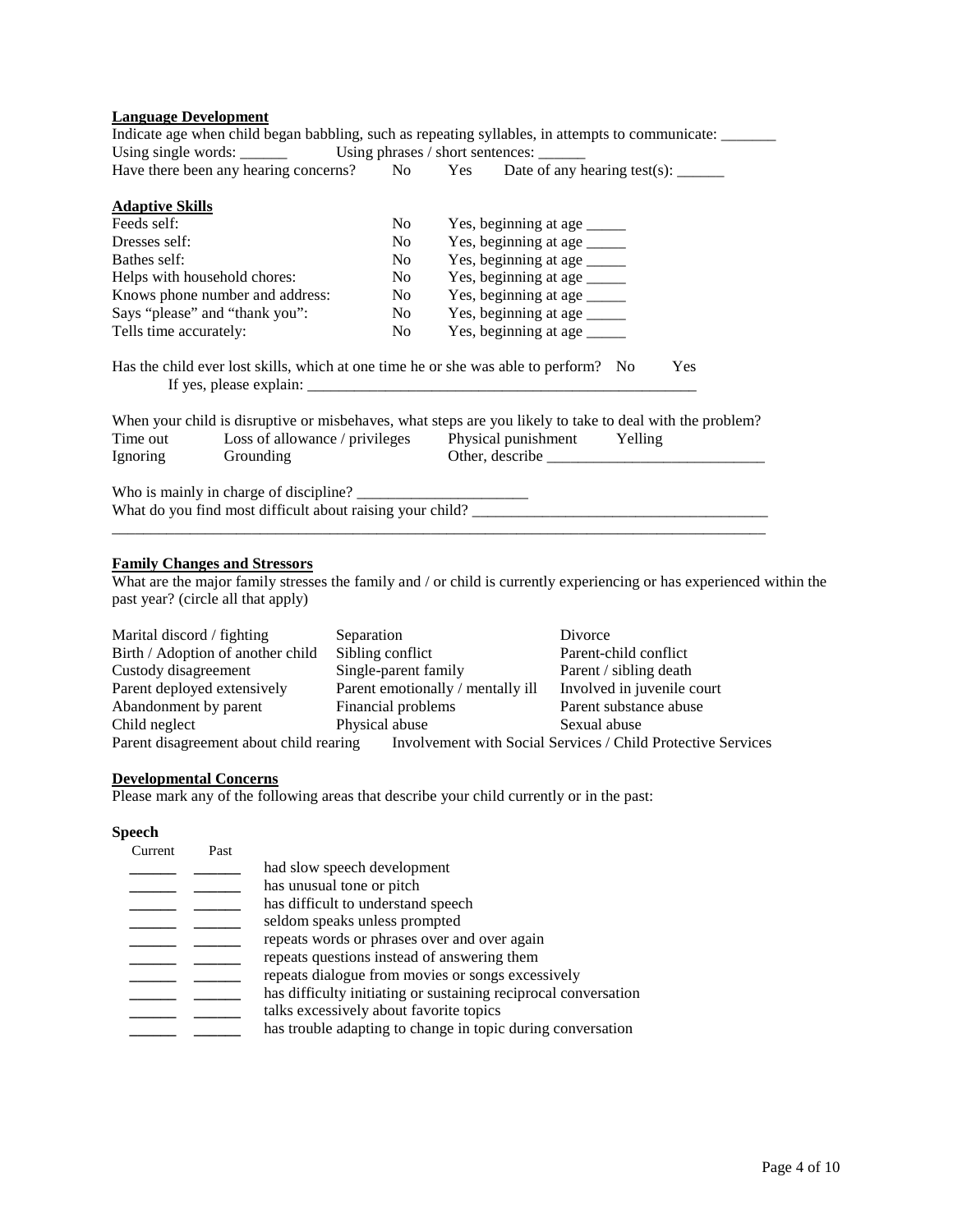# **Relating to other people**

| Current | Past |                                                                                         |
|---------|------|-----------------------------------------------------------------------------------------|
|         |      | was not cuddly as a baby                                                                |
|         |      | "in a world of his or her own"                                                          |
|         |      | "clings" to people"                                                                     |
|         |      | is very fearful of strangers                                                            |
|         |      | has trouble developing and maintaining friendships                                      |
|         |      | refers to acquaintances as "friends"                                                    |
|         |      | is often teased or bullied                                                              |
|         |      | prefers play with younger children rather than peers                                    |
|         |      | plays better with older children or adults rather than peers                            |
|         |      | wants friends but has poor grasp of the concept of friendship                           |
|         |      | prefers to be alone                                                                     |
|         |      | is aloof or distant                                                                     |
|         |      | doesn't recognize parent                                                                |
|         |      | has difficulty using eye contact, facial expressions, and gestures to augment verbal    |
|         |      | communication                                                                           |
|         |      | directs other children during play and is not interested in the ideas or suggestions of |
|         |      | others                                                                                  |

# **Response to Sounds and Speech**

| Current | Past |                                                                                   |
|---------|------|-----------------------------------------------------------------------------------|
|         |      | often ignores sounds                                                              |
|         |      | is afraid of certain sounds                                                       |
|         |      | often ignores what is said to him or her                                          |
|         |      | seems to hear distant or soft sounds that most other people don't hear or notice  |
|         |      | really likes certain sounds (music, motors, etc.)                                 |
|         |      | has unpredictable response to sounds (e.g. sometimes reacts, sometimes doesn't)   |
|         |      | has trouble with non-literal language, such as idioms (e.g. "Let's hit the road") |

# **Visual Response**

| Current | Past |                                                                                              |
|---------|------|----------------------------------------------------------------------------------------------|
|         |      | stares vacantly around the room                                                              |
|         |      | likes to look at self in mirror                                                              |
|         |      | likes to look at shiny objects                                                               |
|         |      | stares at parts of his or her body (e.g. hands)                                              |
|         |      | seems to look at things out of the corner of his or her eye and not looking directly at them |
|         |      | plays with lights by turning them on and off repeatedly                                      |
|         |      | often avoids looking at people when spoken to                                                |
|         |      | is distracted by lights – stares at certain lights                                           |
|         |      | is very interested in small parts of objects                                                 |
|         |      |                                                                                              |

## **Other Senses**

| Current | Past |                                                                                    |
|---------|------|------------------------------------------------------------------------------------|
|         |      | puts many objects in mouth                                                         |
|         |      | licks objects                                                                      |
|         |      | overreacts to pain                                                                 |
|         |      | doesn't notice pain as much as most people                                         |
|         |      | smells objects not usually smelled or smells unfamiliar objects                    |
|         |      | tries to chew or eat objects that are not supposed to be eaten (for example, clay) |
|         |      |                                                                                    |

## **Emotional Responses**

| Current | Past |                                 |
|---------|------|---------------------------------|
|         |      | temper tantrums                 |
|         |      | cries / seems sad for no reason |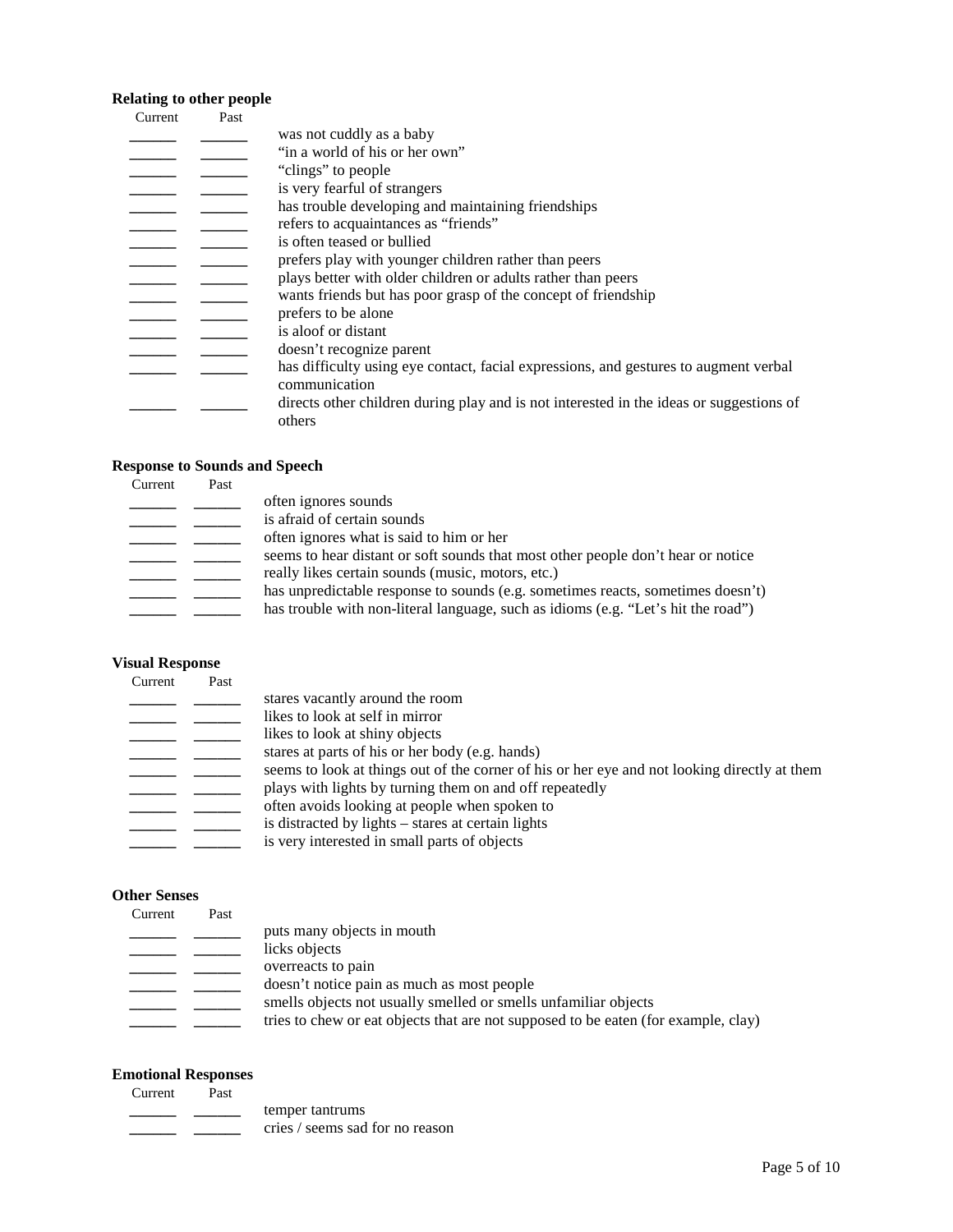| ______ | _________ |
|--------|-----------|
| __     |           |

**\_\_\_\_\_\_** 

- laughs / smiles for no reason
- **\_\_\_\_\_\_**  mood changes very quickly, sometimes for no apparent reason
- **\_\_\_\_\_\_**  often has blank expression on face – little response to what is happening around him or her

## **Behavior Patterns**

| Current | Past |                                                                                  |
|---------|------|----------------------------------------------------------------------------------|
|         |      | has intense interest in a certain topic                                          |
|         |      | is overly sensitive to change or disruption of routine                           |
|         |      | has limited flexibility, for example food selection, clothing or certain rituals |
|         |      | has repetitive motor mannerisms, such has flapping hands or spinning             |

#### **School Performance (if applicable)**

| Current | Past |                                                         |
|---------|------|---------------------------------------------------------|
|         |      | is performing below grade level in some or all subjects |
|         |      | classroom behavior interferes with academic performance |
|         |      | difficulty with peer relations                          |
|         |      | resists homework                                        |
|         |      | has poor organization                                   |
|         |      | completes homework but fails to turn it in              |
|         |      |                                                         |

## **Awareness and Concentration**

| Current | Past |                                                                                           |
|---------|------|-------------------------------------------------------------------------------------------|
|         |      | Easily distracted by: Sounds ___ Sights ___ Physical Sensations ___                       |
|         |      | Mind appears to go blank at times                                                         |
|         |      | Loses train of thought                                                                    |
|         |      | Difficulty concentrating on what others ay, but can sit in front of a TV for long periods |
|         |      | Attention starts out OK but can't keep it up                                              |
|         |      | Other attention or concentration problems:                                                |
|         |      |                                                                                           |

#### **Memory**

| Current | Past |                                                         |
|---------|------|---------------------------------------------------------|
|         |      | Forgets where he/she leaves things                      |
|         |      | Forgets things that happened recently (e.g., last meal) |
|         |      | Forgets things that happened days/weeks ago             |
|         |      | Forgets what he/she is supposed to be doing             |
|         |      | Forgets names more than most people do                  |
|         |      | Forgets school assignments                              |
|         |      | Forgets instructions                                    |
|         |      | Other memory problems                                   |

Below, circle the number that best describes your child's behavior and has been present for at least the **past 6 months**.  $0 =$  Never or very rarely,  $1 =$  Sometimes,  $2 =$  Often.  $3 =$  Very Often or almost Always

| Fails to give close attention to details or makes careless mistakes in schoolwork | $\theta$ |                             |               |
|-----------------------------------------------------------------------------------|----------|-----------------------------|---------------|
| Has difficulty sustaining attention in tasks or play activities                   | $\theta$ |                             | 3             |
| Does not seem to listen when spoken to directly                                   | $\Omega$ | $\mathcal{D}_{\mathcal{L}}$ | 3             |
| Does not follow through on instructions and fails to finish work                  | $\Omega$ | $\mathcal{D}_{\mathcal{L}}$ | 3             |
| Has difficulty organizing tasks and activities                                    | $\Omega$ | 2                           | 3             |
| Avoids tasks (e.g., schoolwork, homework) that require mental effort              | 0        | $\mathcal{D}_{\mathcal{L}}$ | 3             |
| Loses things necessary for tasks or activities                                    | $\Omega$ | $\mathfrak{D}$              | $\mathcal{E}$ |
| Is easily distracted                                                              | $\Omega$ | $\mathcal{D}_{\mathcal{L}}$ | $\mathcal{R}$ |
| Is forgetful in daily activities                                                  | $\Omega$ |                             |               |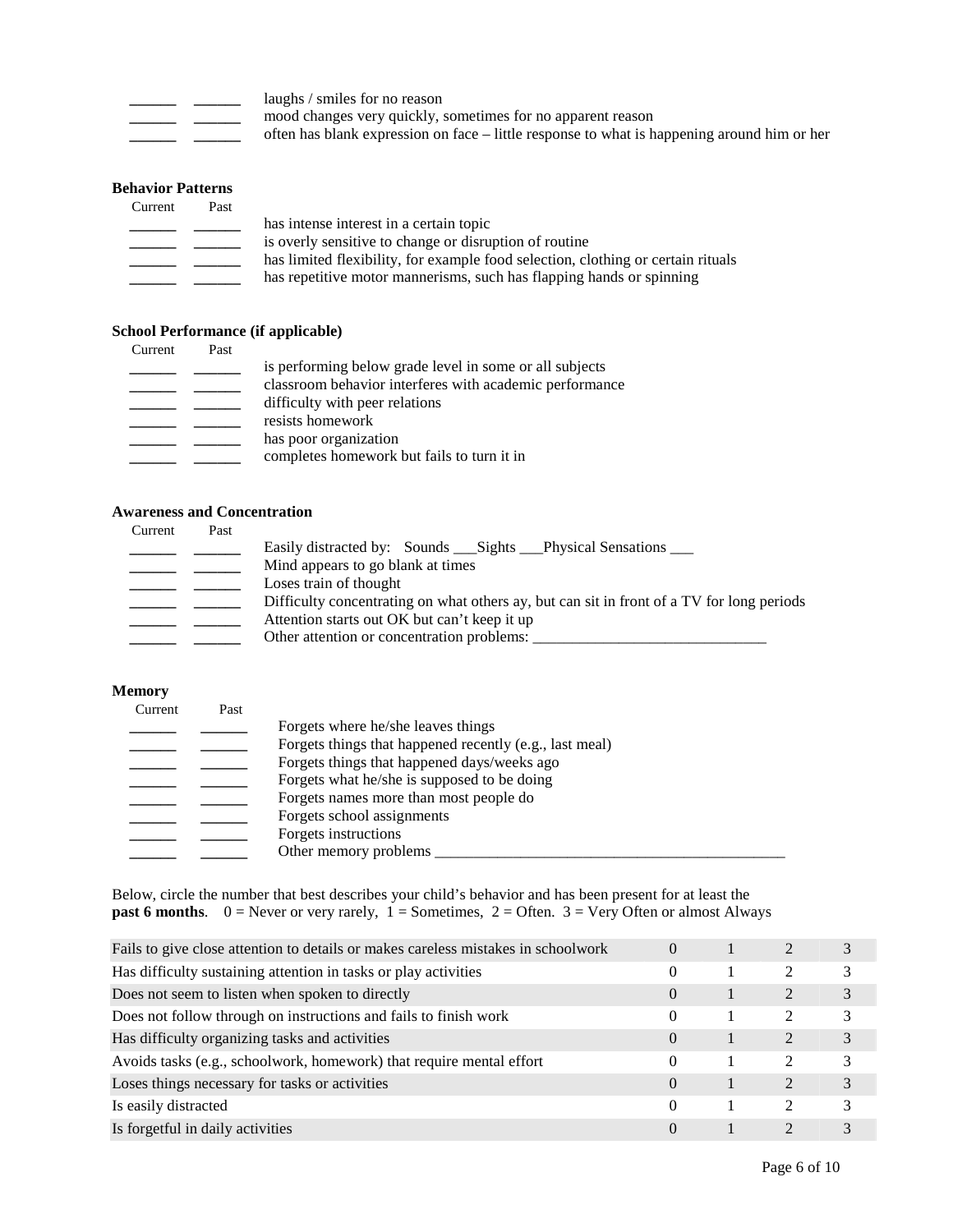| Fidgets with hands or feet or squirms in seat                                         | 0        |              | $\mathfrak{D}$              | 3 |
|---------------------------------------------------------------------------------------|----------|--------------|-----------------------------|---|
| Leaves seat in classroom or in other situations in which remaining seated is expected | $\Omega$ | 1            | 2                           | 3 |
| Runs about or climbs excessively in situations in which it is inappropriate           | $\theta$ |              | $\overline{c}$              | 3 |
| Has difficulty playing or engaging in leisure activities quietly                      | $\Omega$ | 1            | $\overline{2}$              | 3 |
| Is "on the go" or acts as if "driven by a motor"                                      | $\Omega$ |              | 2                           | 3 |
| Talks excessively                                                                     | $\Omega$ | $\mathbf{1}$ | $\mathcal{D}_{\mathcal{L}}$ | 3 |
| Blurts out answers before questions have been completed                               | 0        |              | 2                           | 3 |
| Has difficulty awaiting turn                                                          | $\Omega$ | $\mathbf{1}$ | 2                           | 3 |
| Interrupts or intrudes on others                                                      | $\Omega$ |              | 2                           | 3 |
| Loses temper                                                                          | $\Omega$ | $\mathbf{1}$ | 2                           | 3 |
| Argues with adults                                                                    | $\Omega$ |              | 2                           | 3 |
| Actively defies or refuses to comply with adults' requests or rules                   | $\Omega$ |              | $\overline{2}$              | 3 |
| Deliberately annoys people                                                            | $\theta$ |              | $\mathfrak{D}$              | 3 |
| Blames others for his/her mistakes or misbehavior                                     | $\Omega$ | 1            | 2                           | 3 |
| Is touchy or easily annoyed by others                                                 | $\Omega$ |              | $\mathfrak{D}$              | 3 |
| Is angry and resentful                                                                | $\Omega$ | 1            | $\mathcal{D}_{\mathcal{L}}$ | 3 |
| Is spiteful or vindictive                                                             | $\theta$ |              | 2                           | 3 |

Additionally, has the child engaged in any of the following over the last 12 months

| Steals things without people knowing on several occasions          |
|--------------------------------------------------------------------|
| Often runs away from his parents' home and stays away overnight    |
| Easily lies to others                                              |
| Fire setting                                                       |
| Doesn't go to school                                               |
| Breaks into other people's property                                |
| Destroys other people's property in some manner other than by fire |
| Is cruel to animals                                                |
| Has forcible sexual relations with others                          |
| When fighting, has used a weapon on more than one occasion         |
| Starts fights with others                                          |
| Will steal directly from people                                    |
| Is cruel to other people                                           |

# **MEDICAL HISTORY**

| Has your child ever had:              |                                           |                           |                                                                                                                                                                                                                               |  |
|---------------------------------------|-------------------------------------------|---------------------------|-------------------------------------------------------------------------------------------------------------------------------------------------------------------------------------------------------------------------------|--|
|                                       |                                           |                           |                                                                                                                                                                                                                               |  |
|                                       |                                           |                           |                                                                                                                                                                                                                               |  |
|                                       |                                           |                           | Allergies to food / medication List: Letter List:                                                                                                                                                                             |  |
|                                       |                                           |                           |                                                                                                                                                                                                                               |  |
|                                       |                                           |                           | Is the child up to date on immunizations? Yes No, Why not?                                                                                                                                                                    |  |
|                                       |                                           |                           |                                                                                                                                                                                                                               |  |
| Doctors seen: (circle all that apply) |                                           |                           |                                                                                                                                                                                                                               |  |
| Pediatrician                          |                                           | Date of last visit ______ | Diagnosis                                                                                                                                                                                                                     |  |
|                                       | Developmental Pediatrician Date _________ |                           |                                                                                                                                                                                                                               |  |
| Neurologist                           |                                           |                           |                                                                                                                                                                                                                               |  |
|                                       |                                           |                           |                                                                                                                                                                                                                               |  |
|                                       |                                           |                           |                                                                                                                                                                                                                               |  |
| Genetics                              |                                           |                           |                                                                                                                                                                                                                               |  |
| Psychiatry                            |                                           |                           |                                                                                                                                                                                                                               |  |
| Gastroenterology                      |                                           | Date                      |                                                                                                                                                                                                                               |  |
|                                       | Stomach / intestinal problems, type:      |                           |                                                                                                                                                                                                                               |  |
| Endocrinology                         |                                           | Date                      | Diagnosis and the contract of the contract of the contract of the contract of the contract of the contract of the contract of the contract of the contract of the contract of the contract of the contract of the contract of |  |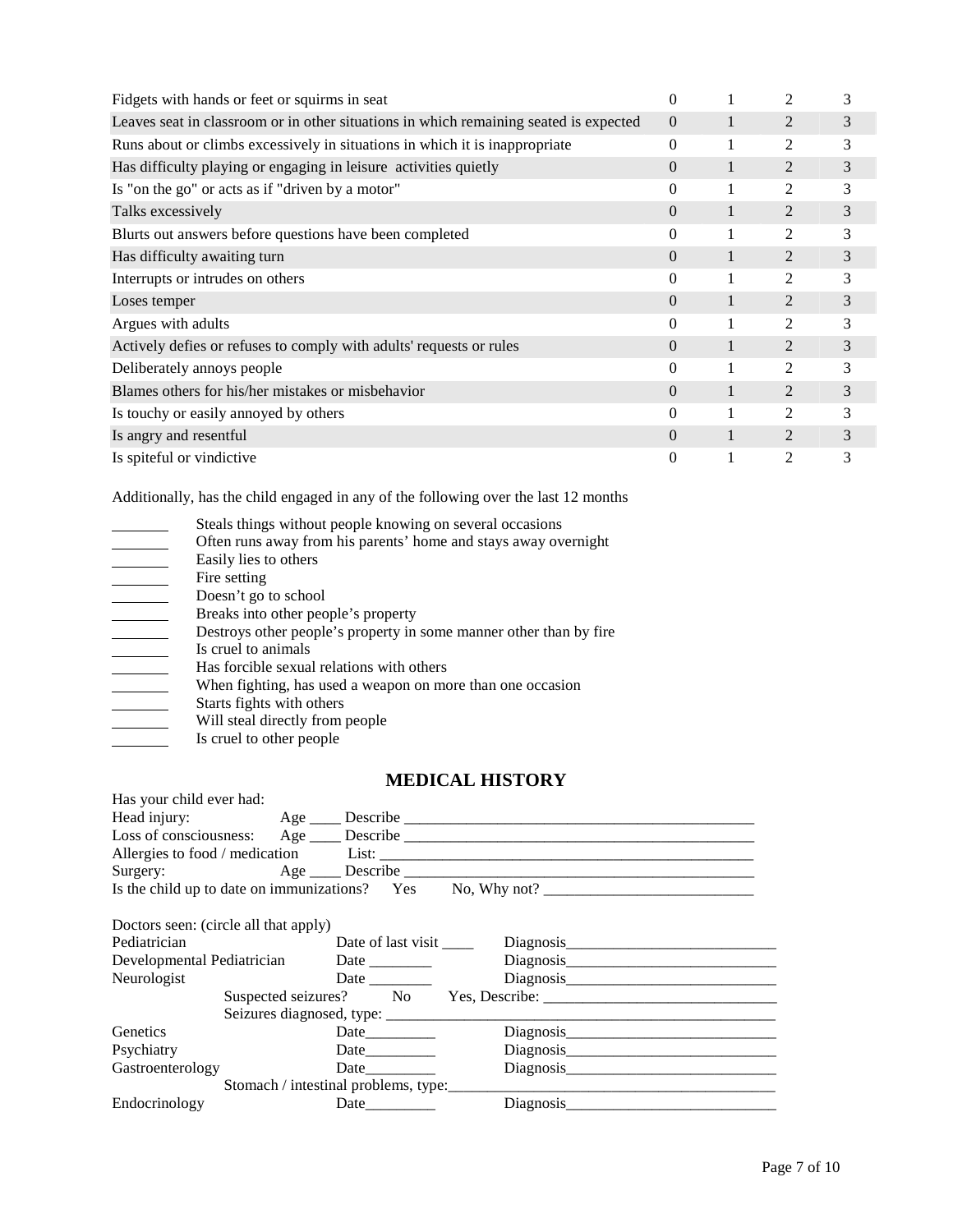| Diagnostic Testing (circle all that apply) |      |          |
|--------------------------------------------|------|----------|
| EEG (brain wave test)                      | Date | Results: |
| MRI                                        | Date | Results: |
| CT Scan                                    | Date | Results: |
| <b>Opthamology Evaluation</b>              | Date | Results: |
| Chromosomal / DNA testing                  | Date | Results: |
| Other, describe:                           |      |          |

# **Medication History**

Please list medications your child currently takes:

|                                                   | Dose & Frequency                                                                                                | Date Started                | Reason              | Effectiveness                       |
|---------------------------------------------------|-----------------------------------------------------------------------------------------------------------------|-----------------------------|---------------------|-------------------------------------|
|                                                   |                                                                                                                 |                             |                     |                                     |
| Phone Number:                                     |                                                                                                                 |                             |                     |                                     |
|                                                   |                                                                                                                 |                             |                     |                                     |
|                                                   | Please list additional medications your child has taken in the past:                                            |                             |                     |                                     |
| Name of Medication Dose & Frequency               |                                                                                                                 | Date Started & Ended Reason |                     | <b>Effectiveness</b>                |
|                                                   |                                                                                                                 |                             |                     |                                     |
|                                                   |                                                                                                                 |                             |                     |                                     |
|                                                   |                                                                                                                 |                             |                     |                                     |
|                                                   |                                                                                                                 |                             |                     |                                     |
|                                                   |                                                                                                                 |                             |                     |                                     |
| <b>Family History</b><br>(circle all that apply): | Have any members of the biological mother's or father's families had any of the following problems or disorders |                             |                     |                                     |
| <b>Birth Defect</b>                               | Chromosomal / Genetic Disorder                                                                                  |                             |                     | Obsessive Compulsive Disorder       |
|                                                   | Severe head injury                                                                                              |                             | High blood pressure |                                     |
| Cerebral Palsy<br>Kidney disease                  | Migraine headaches                                                                                              |                             | Multiple Sclerosis  |                                     |
| Physical Handicap                                 | Nervousness / Anxiety                                                                                           |                             | <b>Stroke</b>       |                                     |
| <b>Tuberous Sclerosis</b>                         | Alzheimer's disease                                                                                             |                             | Hemophilia          |                                     |
| Huntington's chorea                               | Muscular dystrophy                                                                                              |                             | Parkinson's disease |                                     |
| Sickle-cell anemia                                | Cancer                                                                                                          |                             | Seizures / epilepsy |                                     |
| <b>Diabetes</b>                                   | Heart disease                                                                                                   |                             | Food allergies      |                                     |
| Alcohol / drug abuse                              | Depression                                                                                                      |                             |                     | Physical / Sexual abuse             |
| Schizophrenia                                     | <b>Mental Retardation</b>                                                                                       |                             |                     | Speech / language delay             |
| Autism / PDD                                      | Tics / Tourette's syndrome                                                                                      |                             |                     | Other learning disability           |
| Reading problem                                   | Emotional disturbance / mental illness                                                                          |                             |                     | Bipolar / manic-depressive disorder |
|                                                   | Antisocial Behavior (assaults, thefts, arrests, etc.)<br>Childhood behavior disorder (aggressive/defiant/ADHD)  |                             |                     |                                     |

Has anyone in the family ever received special education services? No Yes, for what reason?\_\_\_\_\_\_\_\_\_\_\_\_\_\_\_\_\_\_\_\_\_\_\_\_\_\_\_\_\_\_\_\_\_\_\_\_\_\_\_\_\_\_\_\_\_\_\_\_\_\_\_\_\_\_\_\_\_\_\_\_\_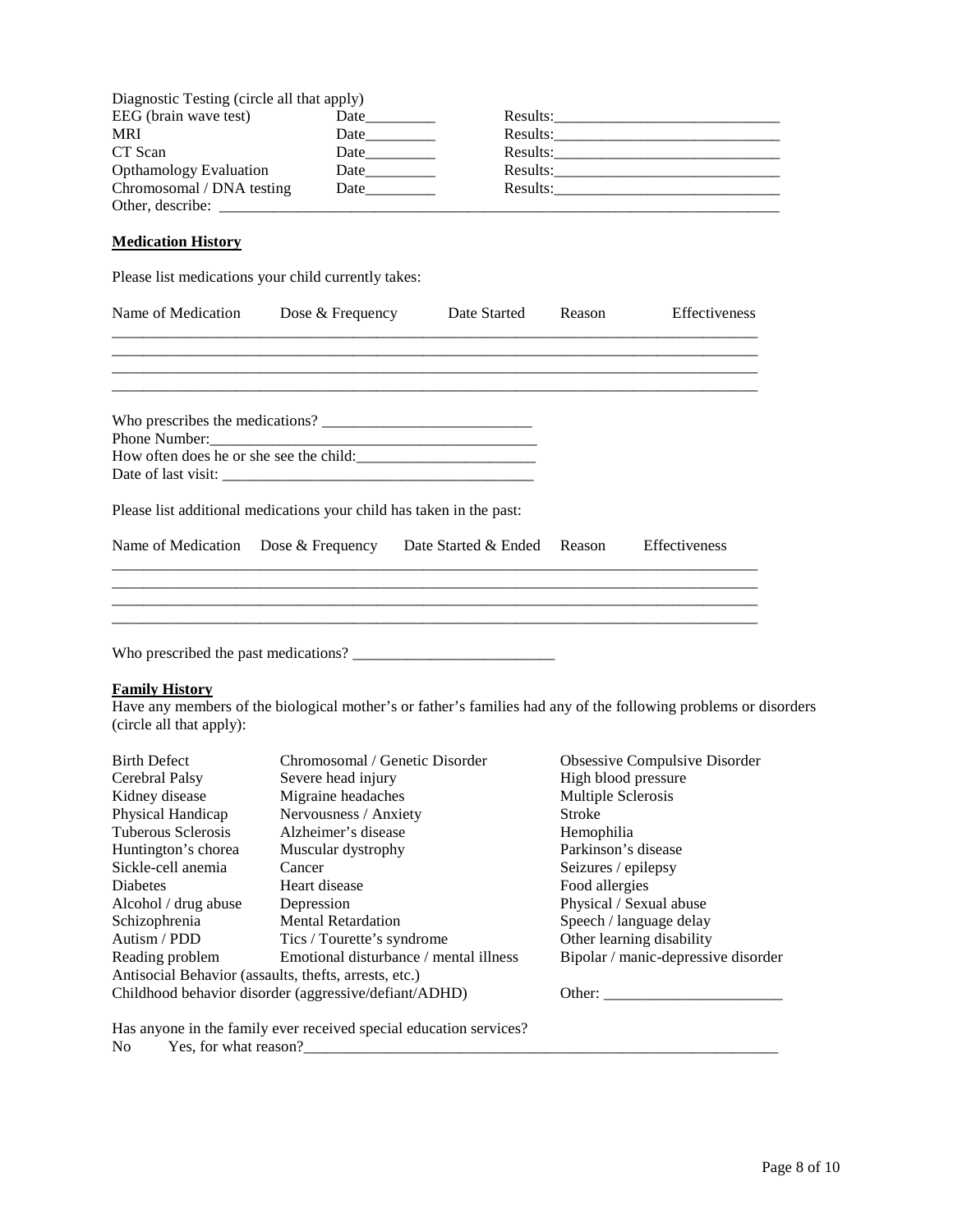# **SCHOOL HISTORY**

| Grade Level: $\frac{\qquad \qquad }{\qquad \qquad }$                                                                                                                 | Type of class: Regular Special       |                 |                   |                    |  |
|----------------------------------------------------------------------------------------------------------------------------------------------------------------------|--------------------------------------|-----------------|-------------------|--------------------|--|
| Current # of: Students _______ Teachers ________ Aides _______ Does your child have a 1:1 Aide? Yes No                                                               |                                      |                 |                   |                    |  |
| Please list all of the schools, including preschools, your child has attended. For preschools, please indicate the days<br>per week and hours per day of attendance: |                                      |                 |                   |                    |  |
| Name of School Age / Grade attended                                                                                                                                  |                                      |                 |                   |                    |  |
|                                                                                                                                                                      |                                      |                 |                   |                    |  |
|                                                                                                                                                                      |                                      |                 |                   |                    |  |
| Is your child on an IEP (Individual Education Plan)? Yes No                                                                                                          |                                      |                 |                   |                    |  |
|                                                                                                                                                                      |                                      | <b>SERVICES</b> |                   |                    |  |
| Please indicate the services your child currently receives:                                                                                                          |                                      |                 |                   |                    |  |
| <b>School District</b>                                                                                                                                               |                                      |                 |                   |                    |  |
| Service                                                                                                                                                              | Sessions per week Length per session |                 |                   |                    |  |
| Speech Therapy:                                                                                                                                                      |                                      |                 |                   |                    |  |
| Occupational Therapy:                                                                                                                                                |                                      |                 |                   |                    |  |
| Physical Therapy:                                                                                                                                                    |                                      |                 |                   |                    |  |
| <b>Adaptive Physical Education:</b>                                                                                                                                  |                                      |                 |                   |                    |  |
| Discrete Trial / ABA:                                                                                                                                                |                                      |                 |                   |                    |  |
| Social Skills:                                                                                                                                                       |                                      |                 |                   |                    |  |
| Other:                                                                                                                                                               |                                      |                 |                   |                    |  |
| <b>Private Services</b><br>Please indicate the services that are paid for privately or through an insurance company:                                                 |                                      |                 |                   |                    |  |
| Service<br>Speech Therapy:                                                                                                                                           | Provider                             |                 | Sessions per week | Length per session |  |
|                                                                                                                                                                      |                                      |                 |                   |                    |  |
| Occupational Therapy:                                                                                                                                                |                                      |                 |                   |                    |  |
| Physical Therapy:                                                                                                                                                    |                                      |                 |                   |                    |  |
| <b>Adaptive Physical Education:</b>                                                                                                                                  |                                      |                 |                   |                    |  |
| Discrete Trial / ABA:                                                                                                                                                |                                      |                 |                   |                    |  |